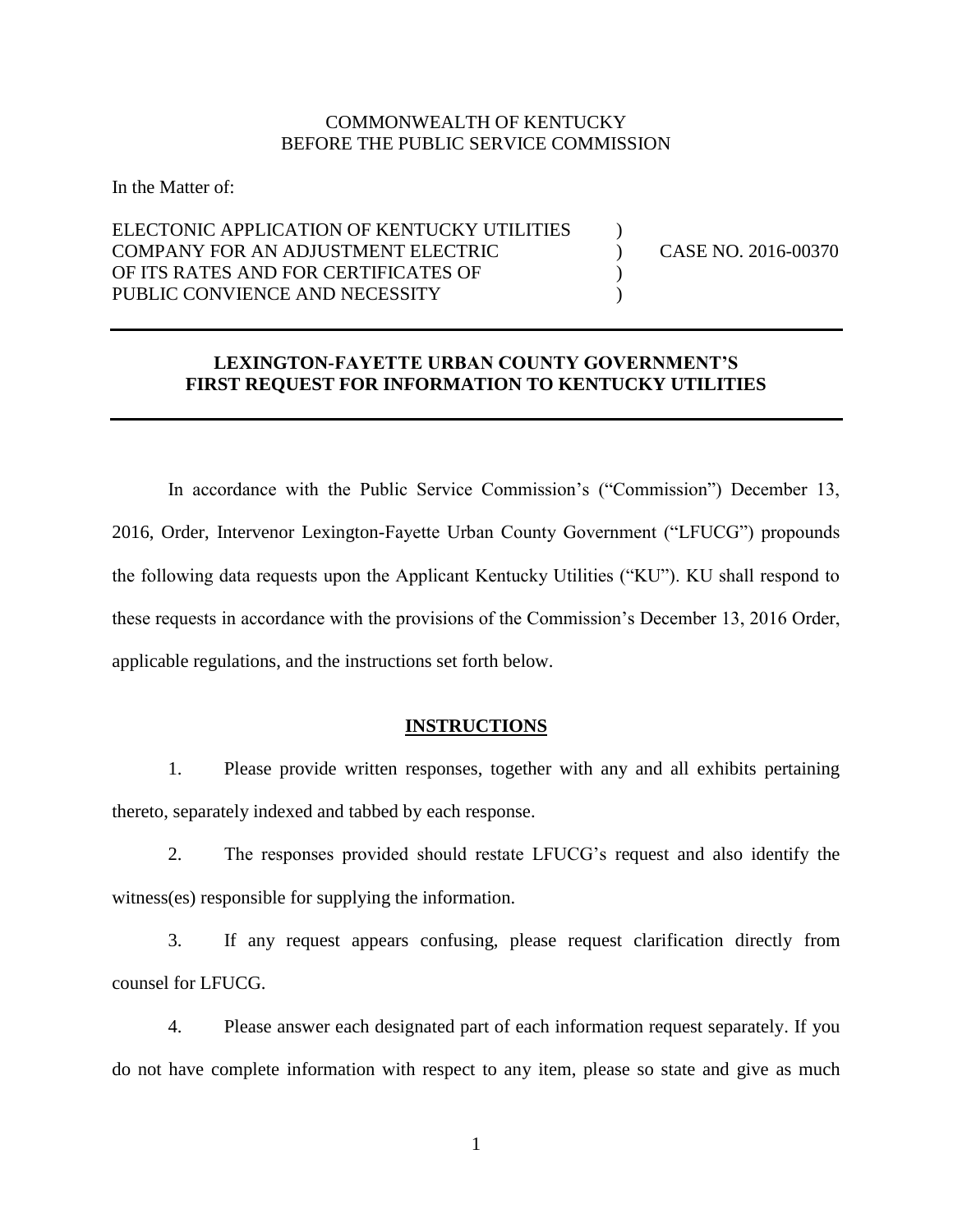information as you do have with respect to the matter inquired about, and identify each person whom you believe may have additional information with respect thereto.

5. To the extent that the specific document, workpaper, or information does not exist as requested, but a similar document, workpaper, or information does exist, provide the similar document, workpaper, or information.

6. To the extent that any request may be answered by way of a computer printout, please identify each variable contained in the printout which would not be self-evident to a person not familiar with the printout.

7. If KU objects to any request on any grounds, please notify counsel for LFUCG as soon as possible.

8. For any document withheld on the basis of privilege, state the following: date; author; addressee; blind copies; all persons to whom distributed, shown, or explained; and, the nature and legal basis for the privilege asserted.

9. In the event any document called for has been destroyed or transferred beyond the control of the company, state the following: the identity of the person by whom it was destroyed or transferred, and the person authorizing the destruction or transfer; the time, place, and method of destruction or transfer; and, the reason(s) for its destruction or transfer. If destroyed or disposed of by operation of a retention policy, state the retention policy.

10. These requests shall be deemed continuing so as to require further and supplemental responses if the company receives or generates additional information within the scope of these requests between the time of the response and the time of any hearing conducted hereon.

2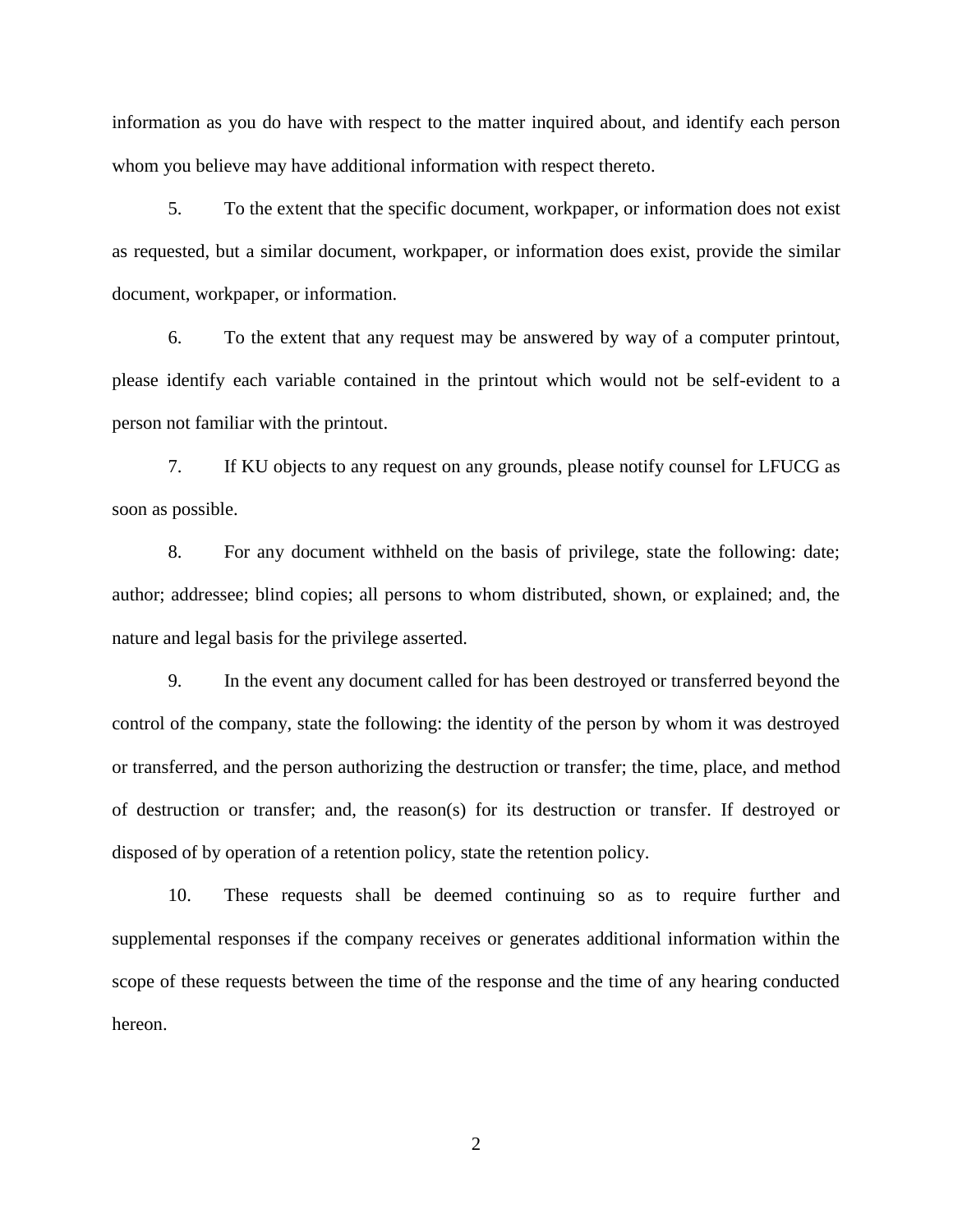11. When used herein, the term "rate code" shall refer to the three-digit arrangement assigned by KU to distinguish between various categories of rates. The term "rate classification" is intended to refer to a broader group, such as Restricted Lighting Service, that may contain multiple rate codes.

12. If information is sought for each of the last three years, we are seeking information from 2014, 2015, and 2016.

Respectfully submitted,

M. Jow O \_\_\_\_\_\_\_\_\_\_\_\_\_\_\_\_\_\_\_\_\_\_\_\_\_\_\_\_\_\_\_\_\_\_\_\_\_\_\_\_\_\_\_\_

STURGILL, TURNER, BARKER & MOLONEY, PLLC James W. Gardner M. Todd Osterloh 333 W. Vine Street, Suite 1500 Lexington, Kentucky 40507 Telephone No.: (859) 255-8581 Facsimile No.: (859) 231-0851 jgardner@sturgillturner.com tosterloh@sturgillturner.com

and

Janet Graham, Commissioner of Law David J. Barberie, Managing Attorney Andrea C. Brown, Attorney Department of Law 200 East Main Street Lexington, Kentucky 40507 (859) 258-3500 jgraham@lexingtonky.gov dbarberi@lexingtonky.gov abrown2@lexingtonky.gov

*Attorneys for Lexington-Fayette Urban County Government*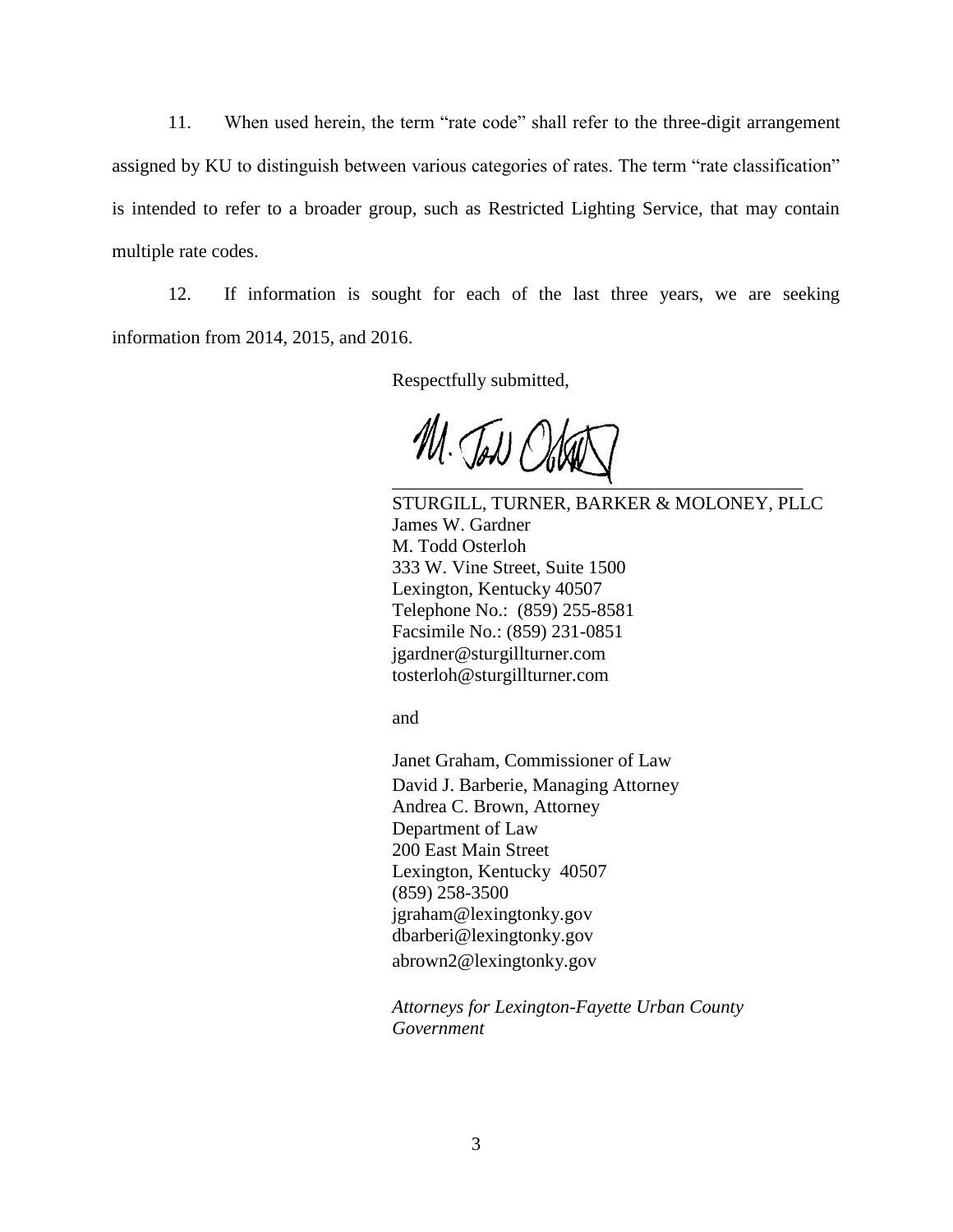#### CERTIFICATE OF SERVICE

In accordance with 807 KAR 5:001, Section 8, I certify that the January 11, 2017, electronic filing of this Motion is a true and accurate copy of the same document being filed in paper medium; that the electronic filing will be transmitted to the Commission on January 11, 2017; that there are currently no parties that the Commission has excused from participation by electronic means in this proceeding; and that an original paper medium of the Notice of Filing will be delivered to the Commission within two business days.

 $\frac{1}{2}$ 

Counsel for WSCK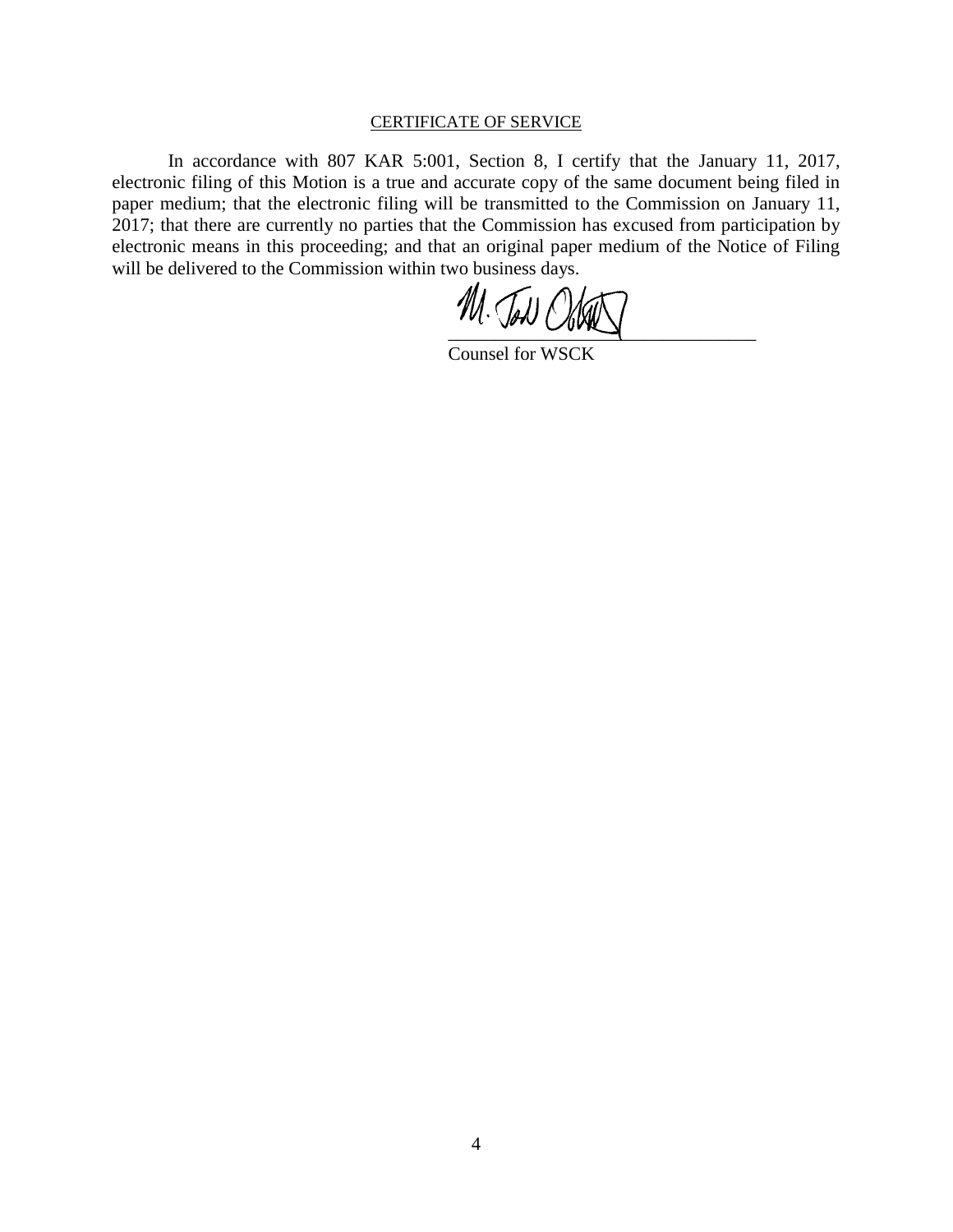# **Requests for Information**

1. Under how many different types of customer rate codes does the LFUCG currently make payments to KU? For each type of class, please provide the following information:

- a. The type of customer rate code;
- b. The number of LFUCG accounts in each such rate code;
- c. The total amount paid by the LFUCG for each such rate code during the last 12 month period; and
- d. The total net projected impact for each such rate code under the proposed rate increase.

2. For each separate LFUCG account please provide a detailed analysis showing the impact of the proposed rate versus the existing rate using the most recent 12 month actual usage and billing data. Please also provide a detailed explanation of the formula that was used to obtain this information. In particular, please show the formula or calculations indicating the total fiscal impact, including the application of the fees and all applicable adjustments (Environmental, DSM, Fuel, etc.).

3. The proposed increase in rates for lighting (rate codes 4xx) ranges from 0% to 20%. The majority of streetlights used by LFUCG are proposed to be increased by 20%. Based on our analysis, Lexington streetlights represent approximately 19% of the \$30,389,694 total revenue for Lighting Service, but would constitute 52% of the proposed \$1,866,484 increase (see Sch M-2.1). Please justify the disproportionate allocation to a single customer.

4. Does KU have an estimate or general or specific information on how much revenue is derived from Fayette County customers? If so, please provide by customer class for each of the last three years as well as a comparison of the percentage of revenue that this constitutes in relation to all revenues.

5. Please refer to the Annual Electric Sales & Demand Forecast Process, Filing Requirement 807 KAR 5:001 Section 16(7)(c), Tab 16, Page 10 of 41. Explain how KU and its affiliates determined its lighting forecast. Please state all assumptions, policies, procedures, and protocol related to KU's lighting forecast.

6. Please refer to page 2 of 3 of the Revenue Statistics filed with your application (Filing Requirement 807 KAR 5:001 Section 16(8)(i), Tab 61).

- a. Please explain how KU classifies certain customers into the "Public Street and Highway Lighting" customer group.
- b. Schedule I-2 indicates that there were 1,486 Public Street and Highway Lighting customers in 2015. Please identify whether this is a "rolling" total of individual customers throughout the year or whether it is a snapshot of customers on a given date.
- c. Is LFUCG considered only one "customer" out of the 1,486 Public Street and Highway Lighting customers in 2015? If not, how many of the 1,486 customers does LFUCG count towards?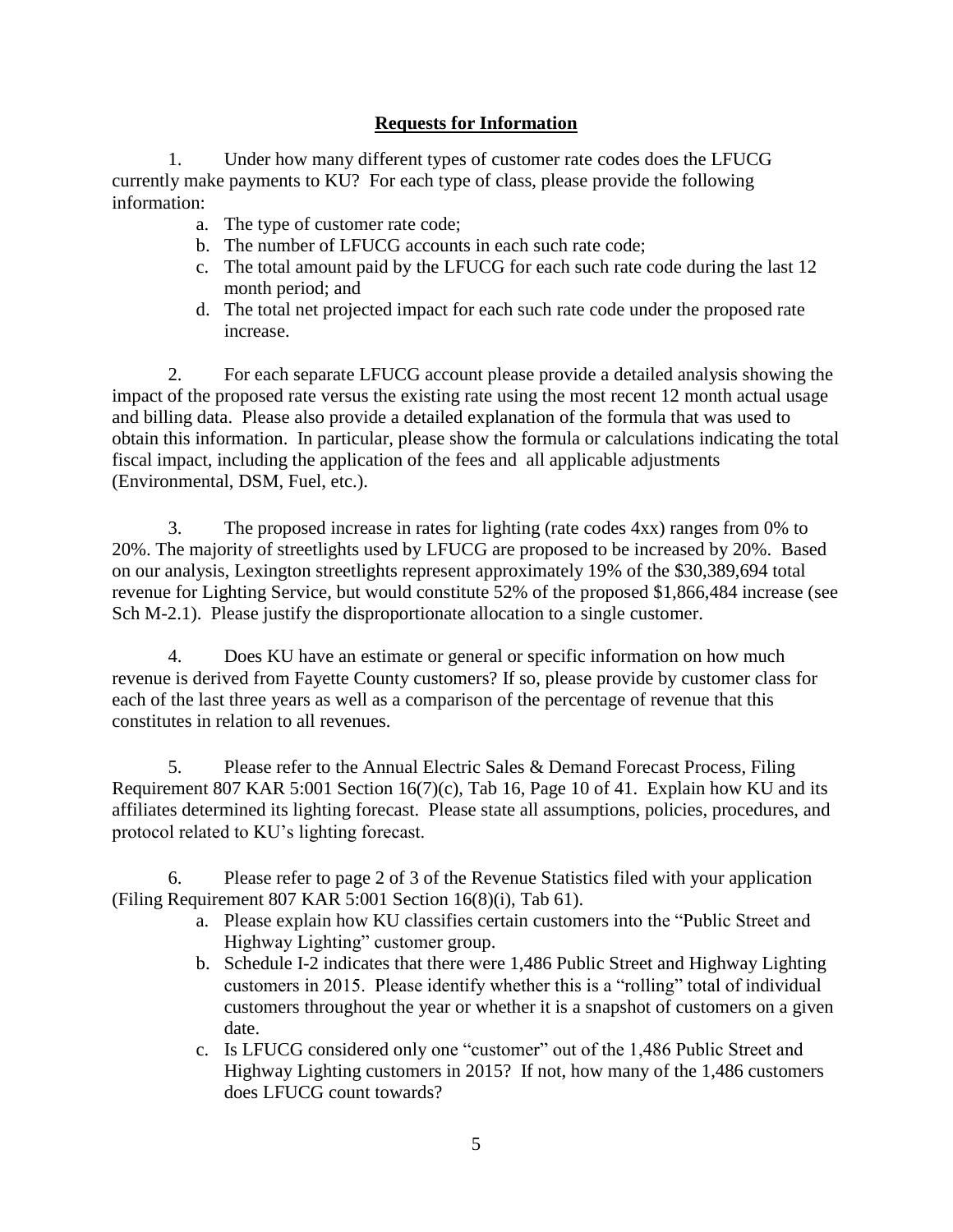- d. Explain why KU has projected a 25% decrease in Public Street and Highway Lighting customers from 2015 to its base period and a 50% decrease in Public Street and Highway Lighting customers from 2015 to its test year.
- e. Explain whether the projected decrease in Public Street and Highway Lighting customers in the base period and test year impacts rates for street lighting or any rate classification or rate codes.
- f. What percentage of the base period income for the Public Street  $&$  Highway class customers is derived from LFUCG?

7. Is a cost-of-service study using the Loss of Load Probability ("LOLP") methodology described in the NARUC Electric Utility Cost Allocation Manual?

8. Does the NARUC Electric Utility Cost Allocation Manual recommend either the BIP or LOLP methodology?

9. Has Kentucky Utilities or LG&E ever used the LOLP methodology before this case?

10. Has any utility in Kentucky ever used the LOLP methodology? If so, please identify the utility and the PSC case number in which rates were approved using the LOLP methodology.

11. Please provide a list of every utility of which KU is aware that has used a LOLP cost-of-service study that was accepted by a regulatory commission. Please include within your response the regulatory commission, docket number, and date on which an order approving the utility

12. Please provide every article, case, regulatory agency decision, and PowerPoint of which KU is aware that describes, advocates or finds that the LOLP methodology is the appropriate one.

13. Please describe the changes in the modified Base Intermediate Peak methodology from the original Base Intermediate Peak methodology that the company has previously used.

14. Please refer to pages 7-8 of William Seelye's testimony. Where does power service appear in Table 1 and Table 2 of Mr. Seelye's testimony?

15. On page 9 of William Seelye's testimony, he said cost of service is just one factor that must be considered.

- a. What factors were considered other than job creation and retention?
- b. Was job creation and retention quantified?
- c. How were those factors included within KU's proposal?
- d. Without the non-cost-of-service factors, what were the results of the cost-ofservice study by itself? Were adjustments then made?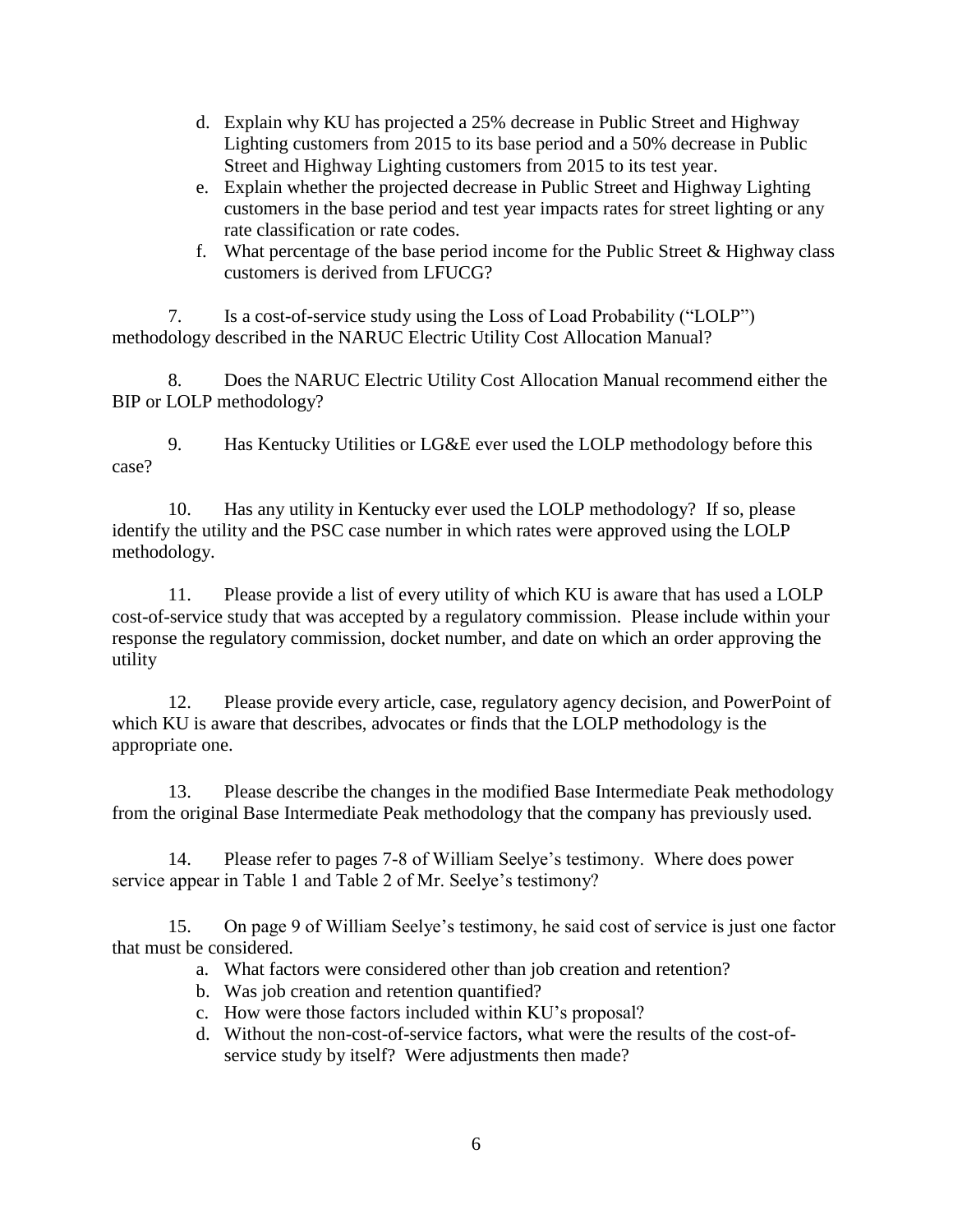16. On page 5 of Robert Conroy's testimony, Mr. Conroy says that he is aware of the impact of the rate increase on low and moderate income people. Does KU agree that the increase in the customer charge will have a disproportionate impact on lower income customers?

17. a. During the test year, how much revenue does KU project to receive from its Basic Service Charge only, if it is increased as proposed to \$22.00 per month?

b. How much revenue would KU project to receive from its Basic Service Charge only using test-year projections for customers if it remains at \$10.75?

18. KU is proposing to identify the energy charge of the residential rate into two separate components: infrastructure and variable. If KU's proposal is approved by the Commission, please confirm that the neither the infrastructure component nor the variable component could increase without the approval of the Public Service Commission or otherwise authorized by law.

19. Is the variable component of the energy charge related to the "credit per kWh" identified in the Solar Share Rider Program? If so, please explain the relationship.

20. Please name all utilities of which KU is aware that are using a variable energy charge and infrastructure energy charge or a demand charge for residential-rate classifications.

21. How many residential customers currently take advantage of the Budget Payment Plan?

22. Is KU a member of the Edison Electric Institute ("EEI")? If so, please list the payments made to EEI over the past five years by KU and LGE.

23. Is the cost of being a member of EEI included in determining expenses for revenue requirement determination?

24. Please state whether the LFUCG's franchise fee applies to all tariffs for services provided in Fayette County? If not, please identify each tariff for which the franchise fee does not apply.

25. In PSC Case No. 2016-00347, Louisville/Jefferson County Metro Government has asserted that the Sections 163 and 164 of the Kentucky Constitution prohibit LG&E from passing its franchise fee directly on to LG&E customers. Please state whether KU agrees that the Kentucky Constitution prohibits a utility from collecting franchise fees from customers and provide support for KU's position.

26. LFUCG is aware of at least one example under which the costs related to public fire hydrants is purportedly assessed as an additional fee to those customers who are obtaining service from the regulated utility. Is KU willing to consider a model under which the public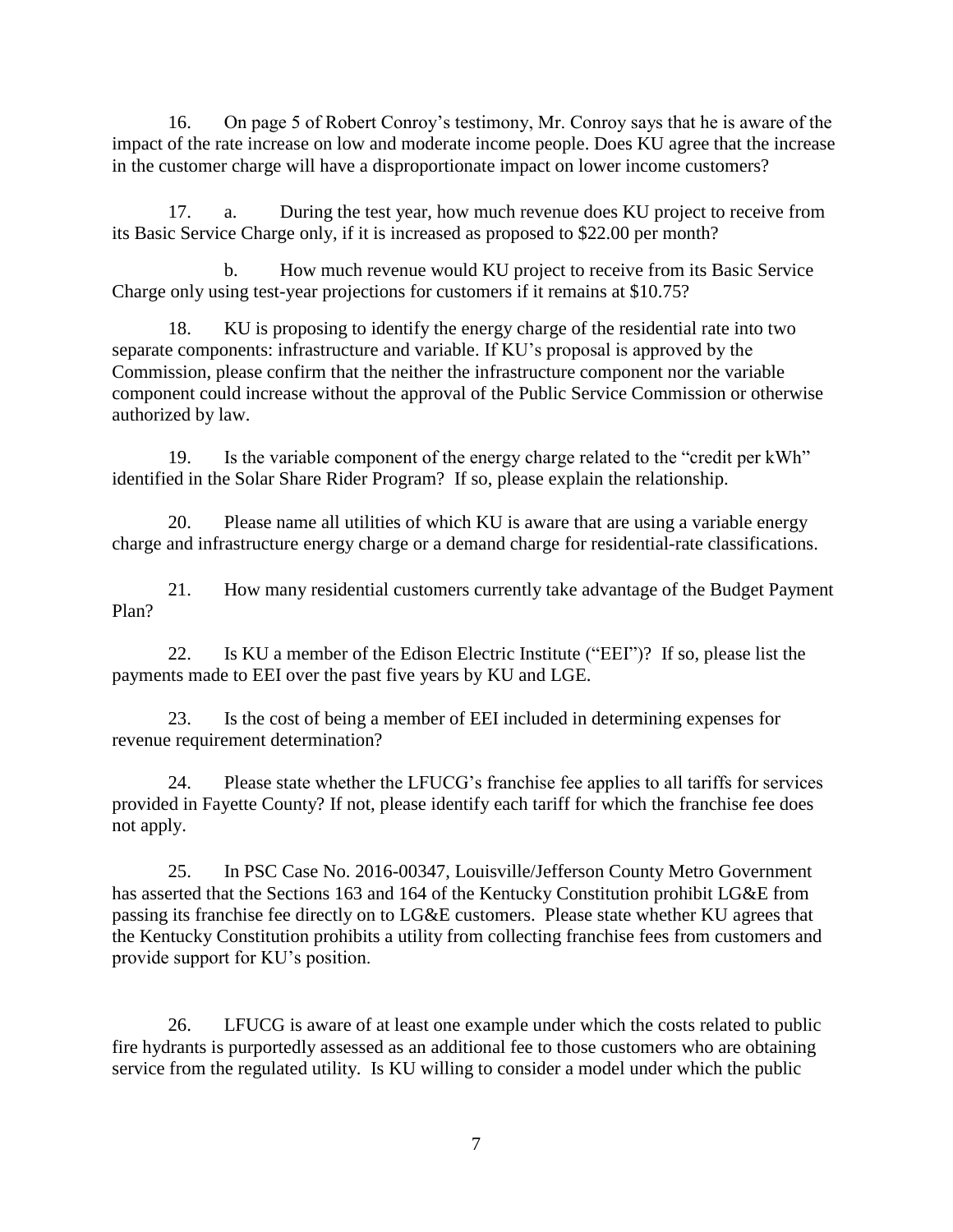street light costs are billed to customers located in the areas in which the street lights are located?

27. On page 4 of Mr. Conroy's testimony he states that Kentucky's overall rates for all classes remain 22% and 23% below national and regional averages. Please provide the similar comparison for street-lighting rates and identify the information on which the average is based.

28. For the period of 2013 to present, please provide any KU internal and external business plans, presentations, marketing material, feasibility studies, lighting conversion financial analyses, customer economic studies, conversion financial models, and correspondence to senior leadership as created or prepared by or for KU as it relates to street lighting.

29. Please provide any financial planning, budgeting, forecasting, and profit and loss statements for street lighting for the period 2013-2016 or that include any portion of the test year in this case. Please include documents referencing annual plans/budgets, 5 year projections, and quarterly financial updates.

30. Please verify that there is only one type of street light within each applicable rate code.

31. Does KU maintain separate accounting records for each type of street light. If so, when did KU start keeping records?

32. Please explain in detail KU's current policies, procedures, practices, and/or guidelines for maintaining street lights in Fayette County and provide copies of the same.

- a. Does KU regularly inspect individual street lights or the collective street lighting in Fayette County? Do these inspections take place only upon the receipt by KU of a complaint regarding a particular street light?
- b. What is the average response time to replace a non-working street light in Fayette County?
- c. Does this information differ depending upon the type of street light? If so, please provide a detailed explanation.

33. Please provide a copy of construction standards related to street lighting used by KU.

34. Please describe in detail and provide written copies of all KU's policies regarding undergrounding lights and electrical wires.

35. Please state how many new public street lights were installed by KU for each of the past three years, indicating the types of lights installed and the number of these lights which replaced previously existing street lights, for the following:

a. Lexington-Fayette Urban County Government;

- b. KU's Kentucky jurisdictional operations; and
- c. KU's entire system.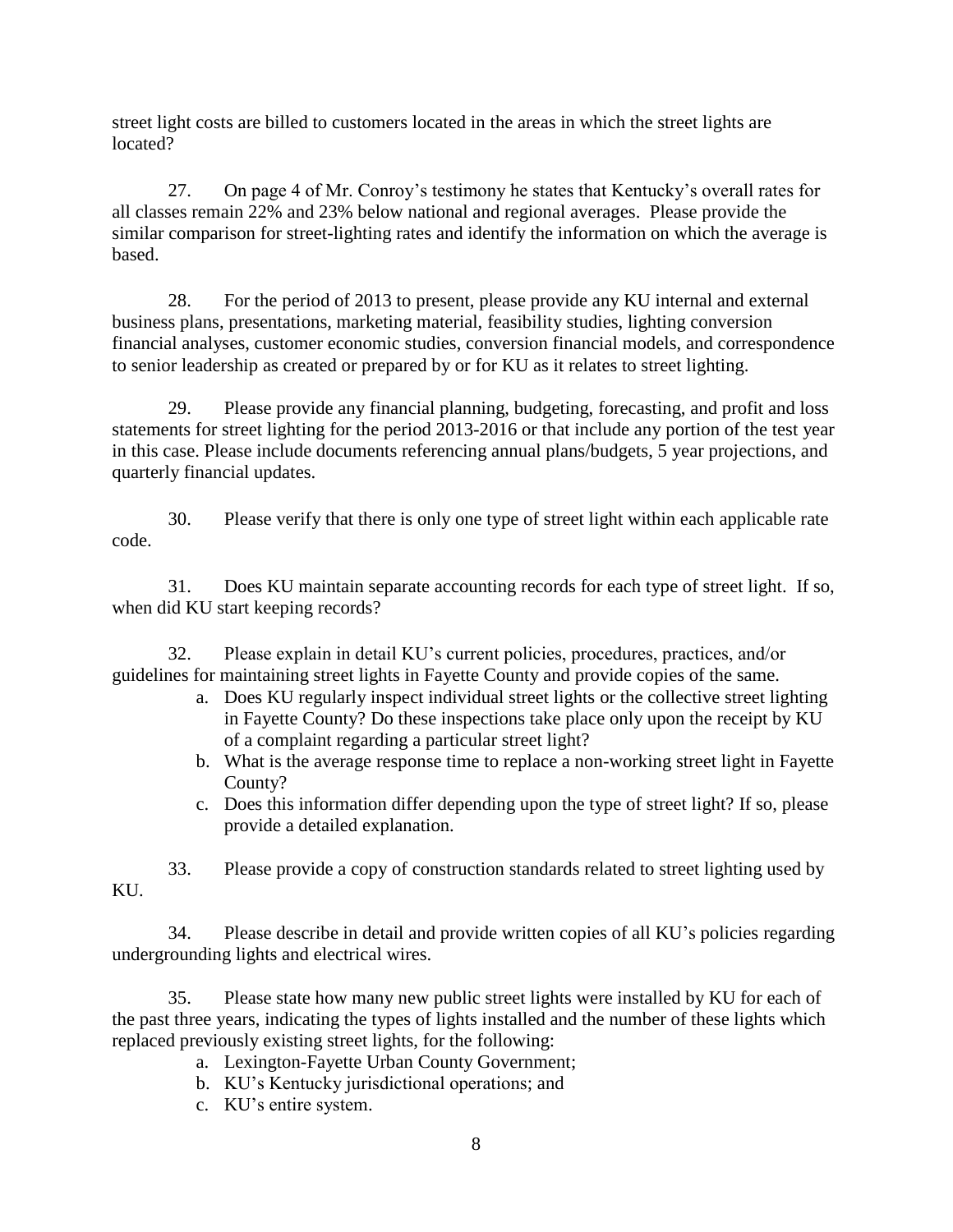36. For each of the past three years, please provide the number of street lights that KU had planned on replacing prior to that year beginning for the following:

- a. Lexington-Fayette Urban County Government;
- b. KU's Kentucky jurisdictional operations; and
- c. KU's entire system.

37. Please describe in detail all maintenance that must be performed by KU on each type of street light to ensure that it operates properly and provide a list of each component of the required maintenance and its monthly cost.

38. Please provide both the number and type of public street lights for LFUCG accounts for which service or maintenance was performed in each of the last three years and the same information for both KU's Kentucky jurisdictional operations and its entire system. In addition, please provide the basis for generating the above repair or maintenance order (i.e., referral from 311, customer complaint, KU) for each of the above.

39. Is KU able to ascertain, at any given time, the number of street lights in Fayette County that are actually in proper working order? If so, please provide a detailed explanation, and further explain:

- a. How many street lights (on average) are actually in proper working order at any given time;
- b. Whether the LFUCG is charged the monthly tariff rate for non-working street lights for the periods of time within which such street lights are non-operational or not working properly;
- c. The amount of time it takes (on average) to bring such street lights into working order; and
- d. Whether this information differs among different types of street lights. If so, please provide this information for each type of light.

40. Please state how many existing street lights are scheduled (or anticipated) to be replaced by KU over the next five years for which the LFUCG currently and/or in the future will pay a monthly rate. Please provide the quantity of each type of light being removed and the quantity and type of light that will replace it.

41. Please state how many existing street lights are scheduled (or anticipated) to be replaced by KU over the next five years for which any customer within KU's Kentucky jurisdictional operations currently and/or in the future will pay a monthly rate. Please provide the quantity of each type of light being removed and the quantity and type of light that will replace it.

42. Please explain the difference between Lighting Service ("LS") and Restricted Lighting Service ("RLS").

43. Please explain why KU is no longer offering spot replacements for rate RLS bulbs or fixtures.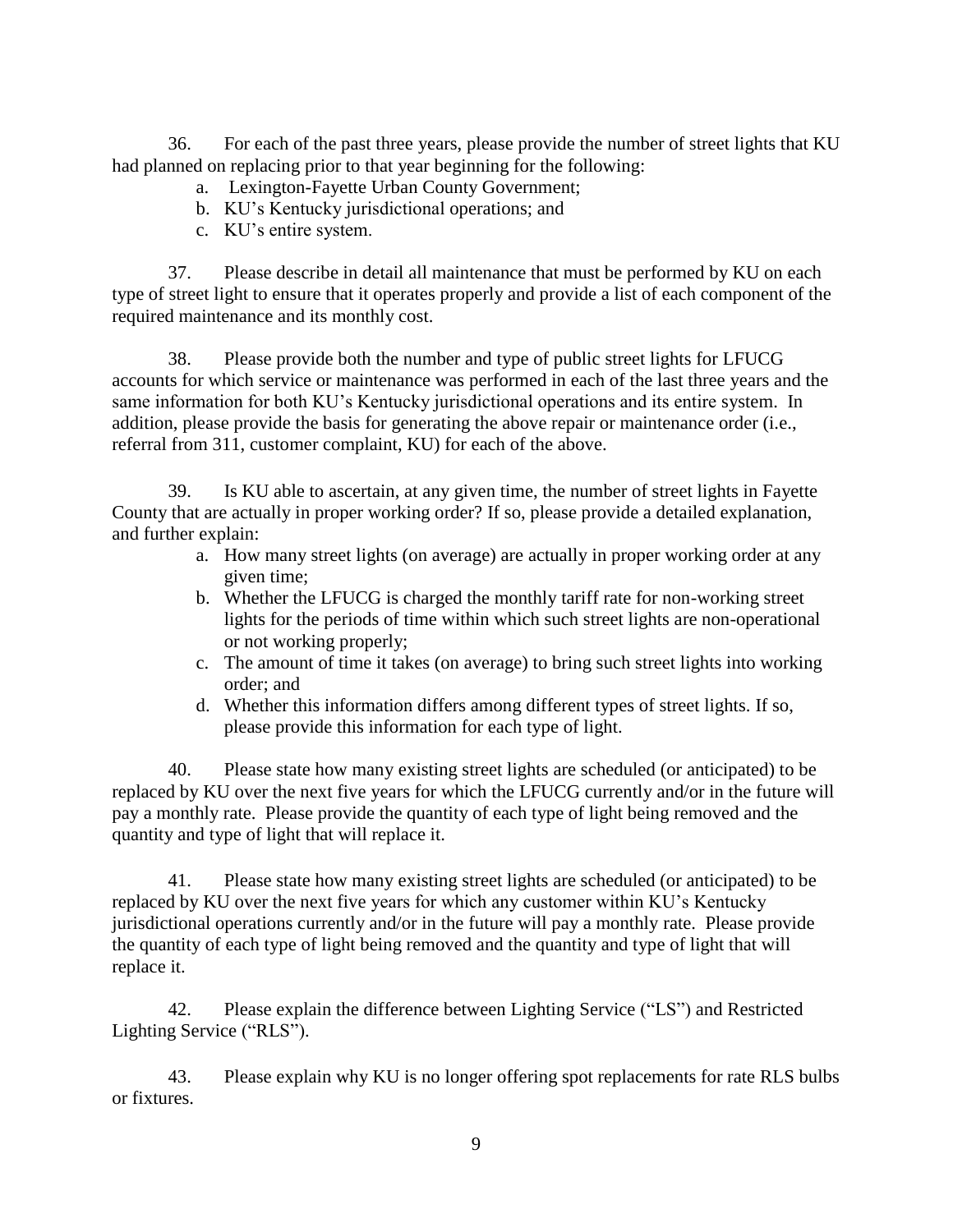- 44. Please refer to the proposed textual change to the tariff on Sheet 36.
	- a. Please explain the company's position on repair or replacement of Mercury Vapor and Incandescent lights if KU will not offer spot replacements of those facilities.
	- b. If KU plans to replace those facilities with a different light offering when they need to be repaired or replaced, please explain in detail the circumstances under which KU will replace those facilities and what light offering will replace each type of facility.
	- c. Please provide all pertinent documents regarding any internal discussion or research regarding LED replacements for rate codes 472, 476, 474, 471, and 473.

45. Please refer to the proposed textual change to the tariff on Sheet 36. Please explain why certain units are not available for use in residential neighborhoods except by municipal authorities.

46. Please refer to the proposed tariff rules on Sheet 35 related to LED light offerings. Please explain why certain LED units are not available for use in residential neighborhoods except by municipal authorities.

47. Please refer to the tariff provisions titled "Term of Contract" on Sheets 35.2 and 36.2. Identify how many times since 2012 customers have cancelled street lighting within five years of requesting service and were required to pay a lump sum to KU equal to the monthly charge times the number of months remaining on the five-year term.

48. a. Does KU allow, in any way, the non-governmental utilization of public street lights in Fayette County?

> b. If so, please provide a detailed explanation of each different type of such utilization that occurs in Fayette County, the extent of each type of utilization, the names of any parties that have agreements with KU regarding such usage in Fayette County, the amount and type of compensation or consideration (monetary or otherwise) that KU typically receives for such usage, copies of any pertinent agreements for such usage, and the total amount of compensation that KU receives for such activities.

> c. If so, please state whether these street lights are subject to the LFUCG franchise agreement.

49. Has KU (or someone on its behalf) ever conducted a cost-of-service study on street lighting classifications previous to the cost-of-service study produced in this case? If so, please produce a copy of the last two studies that were prepared on KU's street lighting classifications.

50. Please refer to the Excel workbook named "Att\_KU\_PSC\_1-54\_KULights.xlsx" that was filed in response to Item 54 of the Commission Staff's first request for information.

a. Please identify how KU determined each of the prices for each specific item of material for each type of lighting offering. If KU relied on pricing from contractors or other third parties, identify each contractor or third party that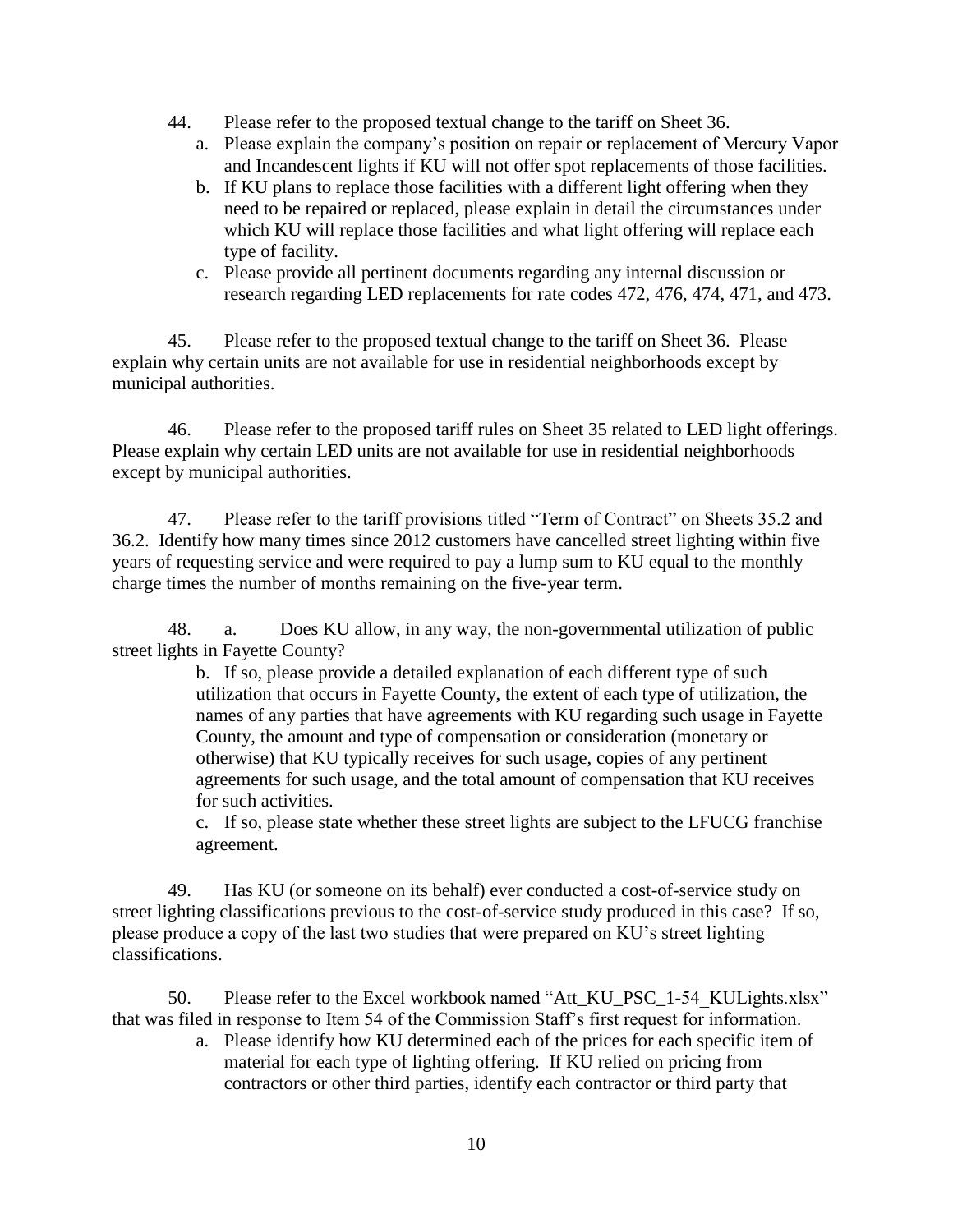provided pricing information and the specific information that each contractor or third party provided.

- b. Provide all documentation in KU's possession, custody, or control that relates to the prices for materials identified in this spreadsheet.
- c. Explain why cost for materials on fixture-only rates is higher for KU than LG&E. For example, on the High Pressure Sodium, Cobrahead Fixture, 5800 Lumens, the rates for fixture only are based on materials for the fixtures costing \$283.60 for KU and only \$204.21 for LG&E.
- d. Please explain how KU determined each component of the labor expense for each type of lighting offering.
- e. Please explain what a "burden rate" is.
- f. Please explain how KU calculated that a burden rate of 32.5% should be applied to materials and 14.5% should be applied to labor.
- g. Please identify who determined that the burden rates of 32.5% for materials and 14.5% for labor were appropriate for use in calculating KU's proposed rates.
- h. There are references in multiple worksheets that "Burden %'s are linked to Mike Woods data spreadsheet." Please provide a copy of the "Mike Woods data spreadsheet" or identify where it has previously been produced.
- i. William Seelye stated in his testimony that the carrying charge for lighting included depreciation expenses, return on investment, income taxes and property taxes. Please provide a detailed calculation for the figure of 16.27% that KU has applied to the estimated investment per street lighting unit to include in annual rates for street lighting.
- j. Please explain why KU believes that it is appropriate to include 16.27% of the estimated investment per street lighting unit in annual rates for street lighting.
- k. On the worksheet entitled "KU RATE SUMMARY," the figure of 16.27% is listed under the column heading "carry charge." Please explain whether the 16.27% is appropriately considered a carrying charge.
- l. Please state whether the estimated investment per unit represents average depreciated value of units in service or the cost of a new unit.
- m. Please describe the formula for how the operation and maintenance component is calculated for rates in the LS and RLS classifications.
- n. If the operation and maintenance component includes \$38.76 in labor costs, explain why this is a reasonable expense to include in rates when the average cost to replace a lamp by Wilhod, Inc., and Reed Utilities ranges from \$24.50 to \$30.50.
- o. Please identify each cost component of the operation and maintenance expense that is included in the rates for the LED street lights.

51. Please refer to the chart listing Total Lights that is contained on the worksheet entitled "KU RATE SUMMARY" in the Excel workbook named "Att\_KU\_PSC\_1- 54 KULights.xlsx" that was filed in response to Item 54 of the Commission Staff's first request for information.

> a. Please identify whether this information lists the total number of lights at a specific point in time or over the duration of a period of time (e.g., a twelve month period).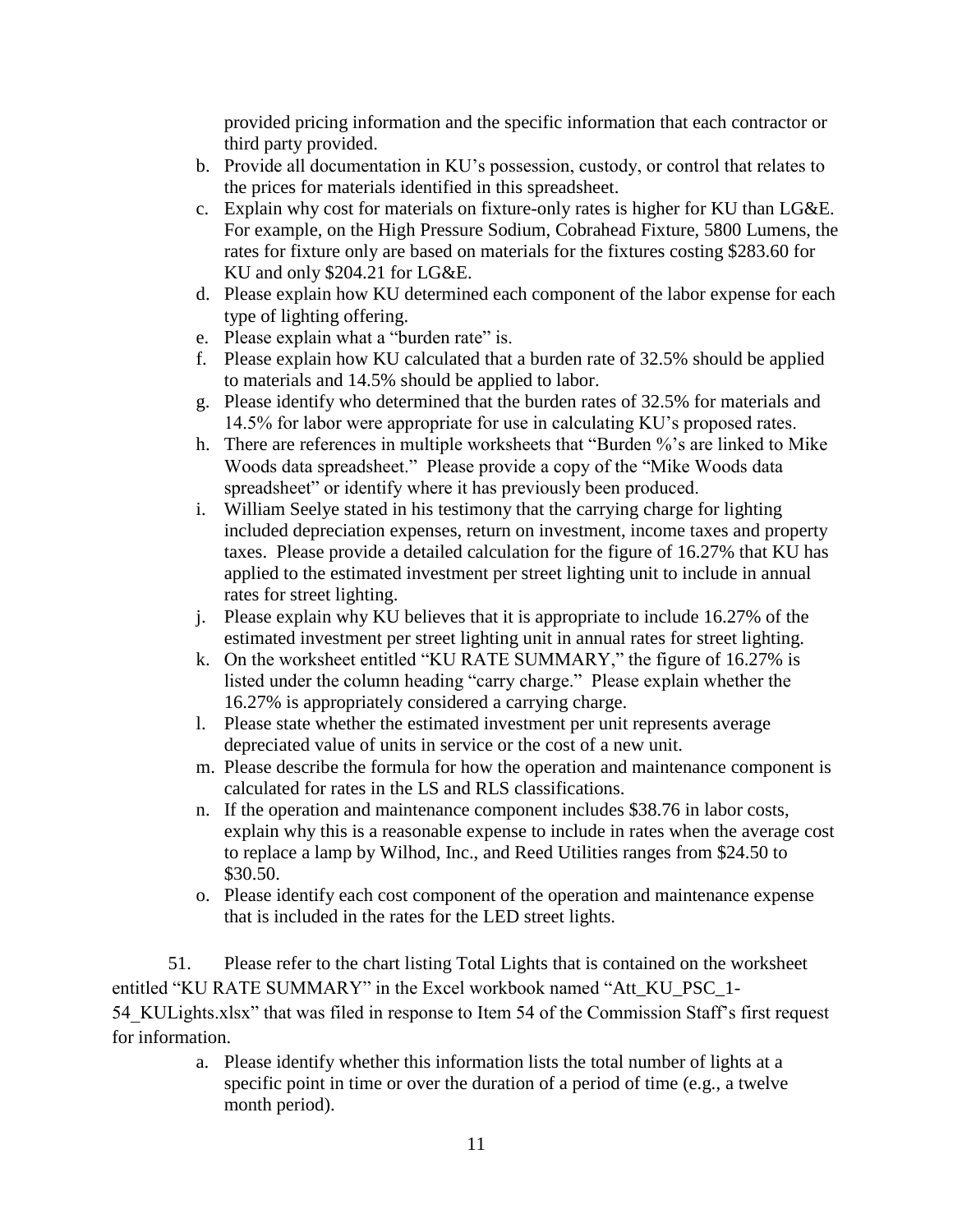- b. Please identify the time period on which this data is based (e.g. a twelve month period ending June 30, 2018).
- c. Please explain how the total number of lights can be expressed with a decimal (non-whole number) for most rate codes.
- d. Using the same format as this chart, including the equivalent time period, please provide the total number of total lights for the following:
	- (1) Lexington-Fayette Urban County Government;
	- (2) KU's Kentucky jurisdictional operations; and
	- (3) KU's entire system.

52. Please provide the number (quantity), rate type, type description, and location (by street address) of each street light located in Fayette County, Kentucky for which the LFUCG currently pays a monthly tariff.

53. LFUCG has approximately 30,000 street lights, yet receives approximately 30 invoices for street lights. Please describe the number of lights billed in each of the bills by street light classification and explain whether there is any specific methodology by KU as to what lights are billed on any certain invoice.

54. Please provide copies of all invoices and corresponding documentation from September 2015 through December 2016 evidencing the purchase of any materials used for constructing, installing, or repairing lighting offerings in the LS and RLS rate classifications. The documentation should include number of units purchased and price per unit.

55. Please describe what entity or entities (whether it is in-house affiliates or thirdparty contractors) that provide installation, maintenance, and repair services on the lighting offerings in the LS and RLS rate classifications. Include within your response the estimated percentage of work each entity performed on the installation, maintenance, and repair services of the lighting offerings in the LS and RLS rate classifications and explain on what basis you presented that percentage (e.g., work hours, expenditures, etc.).

56. Please provide copies of the Wilhod, Inc., and Reed Utilities Street Light Contracts.

57. Please describe the process by which KU negotiates with prospective third-party contractors who may perform services related to street lighting. Include within your response whether KU issues a request for proposal for services and whether KU negotiates pricing within the proposals after they are received from the third-party contractor.

58. Using the Unit numbers and Unit Descriptions contained in the worksheet entitled "Labor" from Excel workbook named 'Att\_KU\_PSC\_1-54\_KULights.xlsx" that was filed in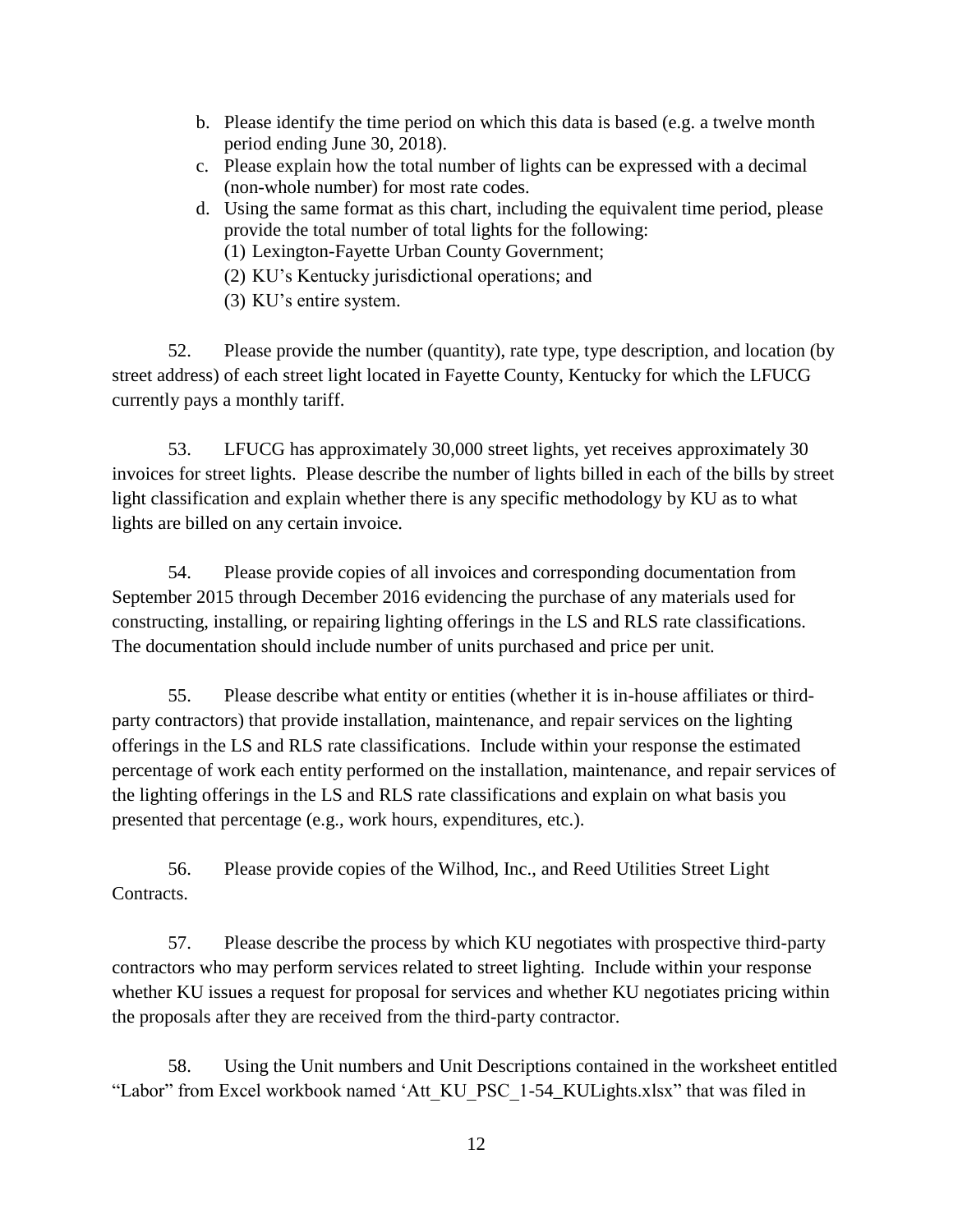response to Item 54 of the Commission Staff's first request for information, please identify the number of times the following entities performed the services identified on the worksheet for KU's Kentucky jurisdictional operations during the twelve-month period spanning from September 2015 to August 2016:

- a. Wilhod, Inc.;
- b. Reed Utilities;
- c. Kentucky Utilities (and corporate affiliates); and
- d. Any other entity (and please identify the entity or entities).

59. Provide all invoices, statements, or other documentation from the following entities for services related to street lighting provided to KU's Kentucky jurisdictional operations rendered during the during the twelve-month period spanning from September 2015 to August 2016.

- a. Wilhod, Inc.;
- b. Reed Utilities; and
- c. Any other entity.

60. Please refer to KU's Response to Item 27 of the Commission Staff's first request for information. Please identify what rate codes are contained within the "Street Lighting" and "Private Outdoor Lighting" rate schedules. If there are overlapping rate codes within these two rate schedules, explain how KU assigns a customer into a particular rate schedule.

61. Are any of the street lights in Fayette County listed in the response to PSC-1, Question No. 27, included within the Private Outdoor Lighting category?

62. Within rate code LS 472 – Ornamental Cobra Head 5,800 Lumens, please identify how many lights in service there are that are direct buried and how many there are that are pedestal mounted for the following:

- a. Lexington-Fayette Urban County Government;
- b. KU's Kentucky jurisdictional operations; and
- c. KU's entire system.

63. Please provide or describe policies and procedures related to the retirement of street lighting.

64. Please state the reasons for the retirement of street lighting (e.g., manufacturer has discontinued supply of parts, physical damage such that replacement in lieu of repair is necessary, customer has requested termination, government regulation). Include within your response the approximate percentage of street lighting that is retired based on the reasoning identified.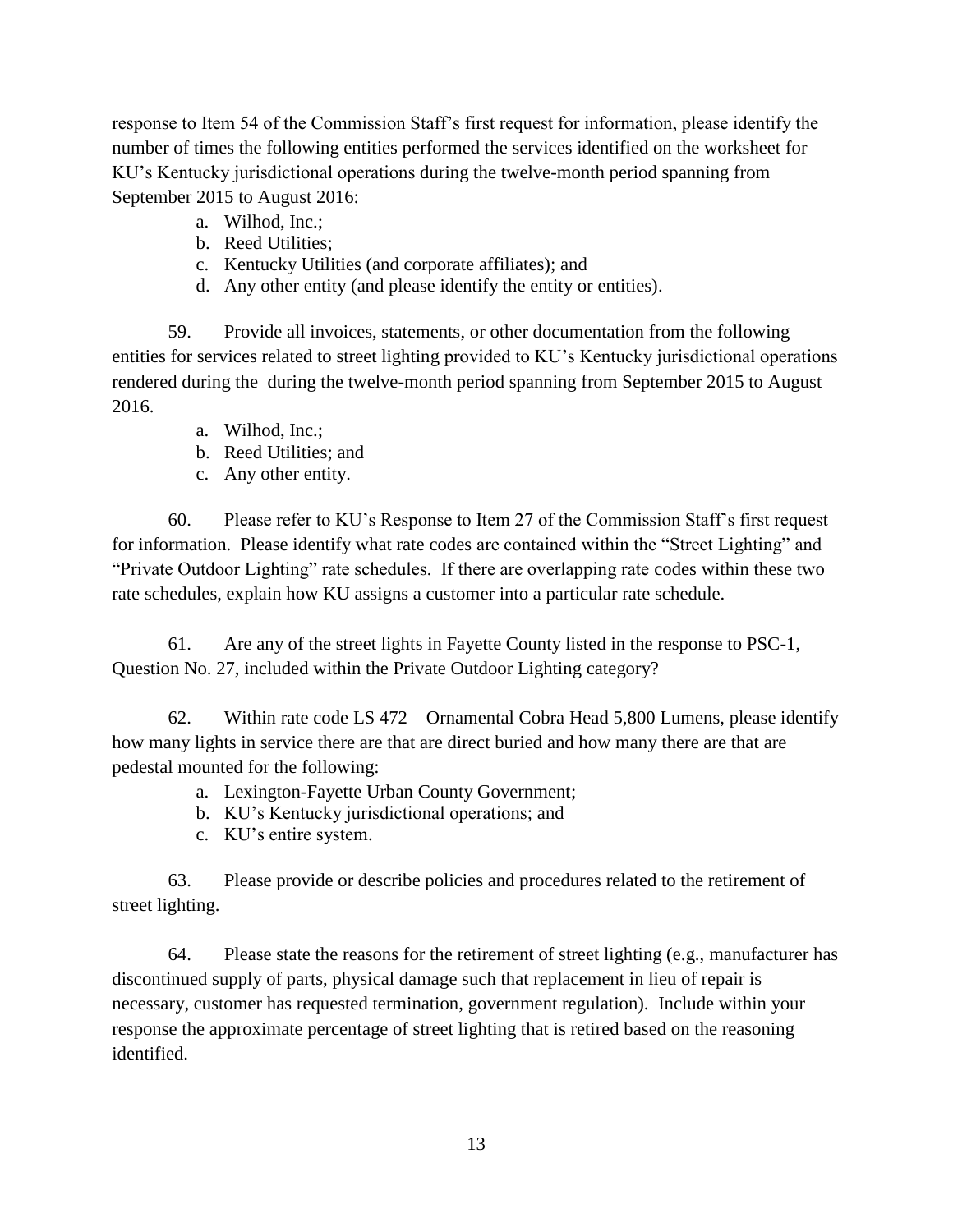65. Please refer to the Depreciation Expense Worksheet that was provided by KU in response to Item 66 of the Commission Staff's first request for information.

- a. Please provide a detailed description of the assets that are contained in Account KU-137300- KY Str Lighting and Sign.
- b. There were significant increases of 8.45% and 7.27% to the depreciation base for Account KU-137300- KY Str Lighting and Sign in April and May 2016. Please provide a detailed explanation for the significant increases in this account during these months.
- c. Are the depreciation figures identified in Account KU-137300- KY Str Lighting and Sign used to calculate the street lighting (RS and RLS) rates? If so, please explain how those figures are relevant to the calculation of the street lighting rates.

66. Please refer to Exhibit JJS-KU-1. How well does the street lighting survivor curve compare with the actual replacement of lights tracked under KU's Lighting Service tariff? Quantify the response by providing the number of lights replaced each year relative to the cumulative number of lights installed in that year.

67. Does the LFUCG continue to pay for KU's cost of installing or acquiring the street light beyond the depreciable life basis of the street light?

68. Please provide the net present value of materials in service for each rate code in the street-lighting (RS and RLS) classifications.

69. For each rate code in the street-lighting classifications, please provide the number of street lights in service and the average amount of time street light units within each rate code have been in service.

70. Does KU anticipate utilizing new technology to capture savings potential in the installation, rehabilitation, and maintenance of street lights? Please describe in detail how KU plans to implement cost and energy saving measures (i.e. retrofitting old installations or introducing new technology)?

71. Provide a list of any and all municipalities in which KU has converted street lights to LED technology.

72. Please refer to the worksheet entitled "KU RATE SUMMARY" in the Excel workbook named "Att\_KU\_PSC\_1-54\_KULights.xlsx" that was filed in response to Item 54 of the Commission Staff's first request for information. Refer to the comment associated with cell BU21.

> a. Initially, the comment indicates, "better photocell to last +10 years therefore no O & M" and " Normally 1 photocell and 1 bulb changed out every 6 years @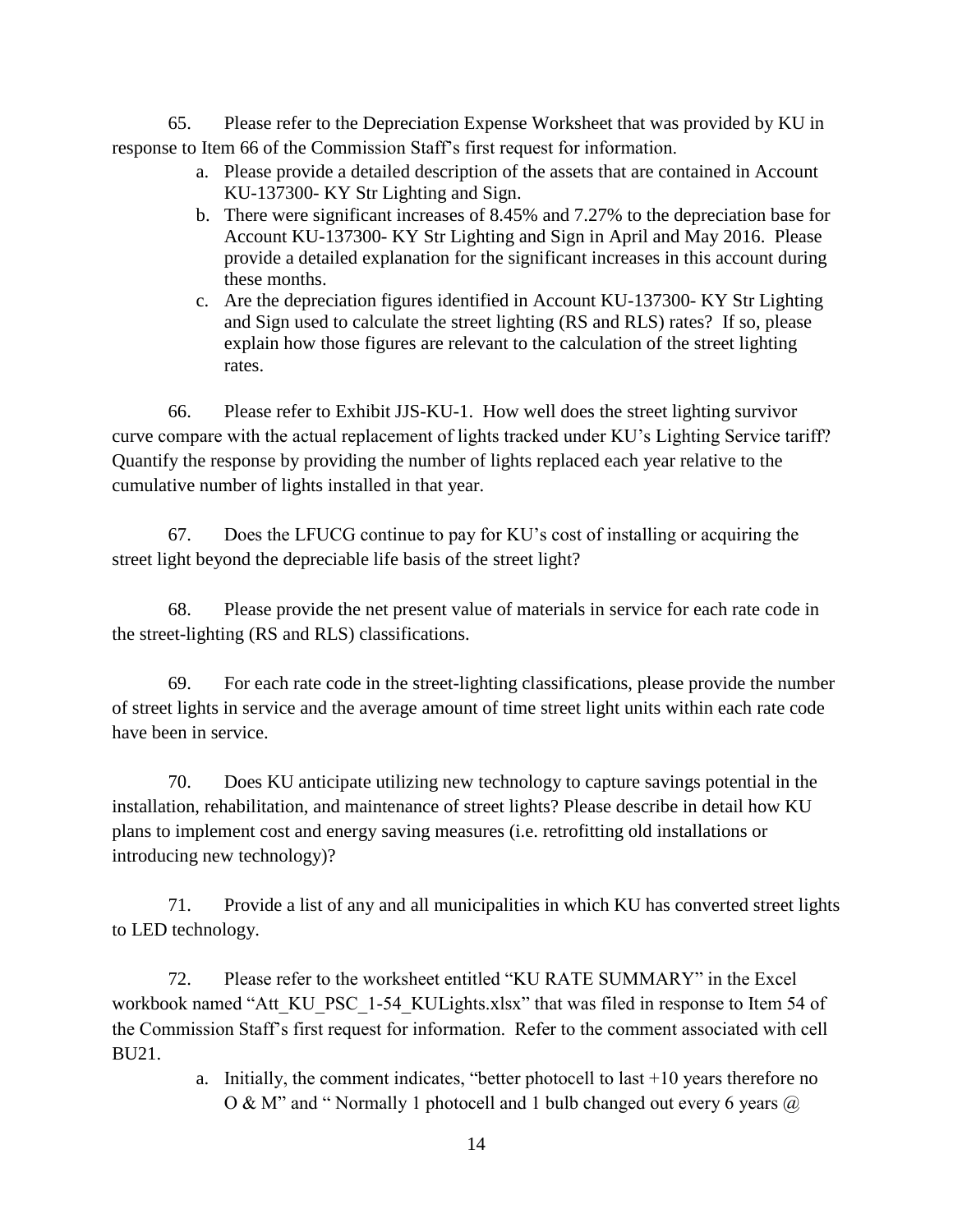\$31/hour x 2 man crew." Does this comment reflect that KU need not include O & M costs to replace a photocell? Please explain.

- b. An update states, "Add in  $\overline{O} \& M$  since we must leave depreciation at 26 years." Please explain why O & M must be included if depreciation is left at 26 years.
- c. Please state whether depreciation for LED lights in KU's system is set at 26 years. If not, please explain what the depreciation rate for LED lights is.
- d. Please state whether the estimated investment per unit for street lights is depreciated at an equivalent rate as stated above.
- e. The comment also states, "2 man crew changing photocell every 13 years" and "1 new fixture every 13 years."
	- (1) Please explain what a photocell is.
	- (2) Please explain what a fixture is.
	- (3) Please state whether KU agrees that a photocell and a fixture must be changed in LED lights on average once every 13 years.

73. On page 56 of Robert Conroy's testimony, he states that "the average service life for an LED fixture is expected to be lower." If KU estimates that bulbs for conventional lights must be replaced every 6 years and LED lamp must be replaced every 13 years, explain why Mr. Conroy states that the average service life for an LED fixture is expected to be lower.

74. State whether, since 2013, KU has partnered with any municipalities or entities other than LFUCG to acquire experience in new technologies, including LED lights. If so, please identify the municipalities and the nature of the project.

75. Please describe the LED pilot project KU had with LFUCG. Also, please describe any conclusions KU formulated based on this LED pilot project.

76. Provide copies of any reports, studies, analyses, summaries, or other documents or publications on which KU's LED pilot project(s) was discussed.

77. Please describe any stakeholder or consumer advisory group meetings at which KU discussed LED lighting. Include all materials, reports, studies, analyses, summaries, or other documents that were distributed or discussed at these meetings. (For example, in PSC Case No. 2016-00274, John Malloy testified that KU and LG&E convene a Consumer Advisory Panel, and David Huff presented information on December 3, 2015, to that group on new consumer products that included LED lighting.)

78. On a lumen basis, there are no direct replacements for the most common streetlight fixtures used in Lexington. Does KU consider any of the new LED fixtures a direct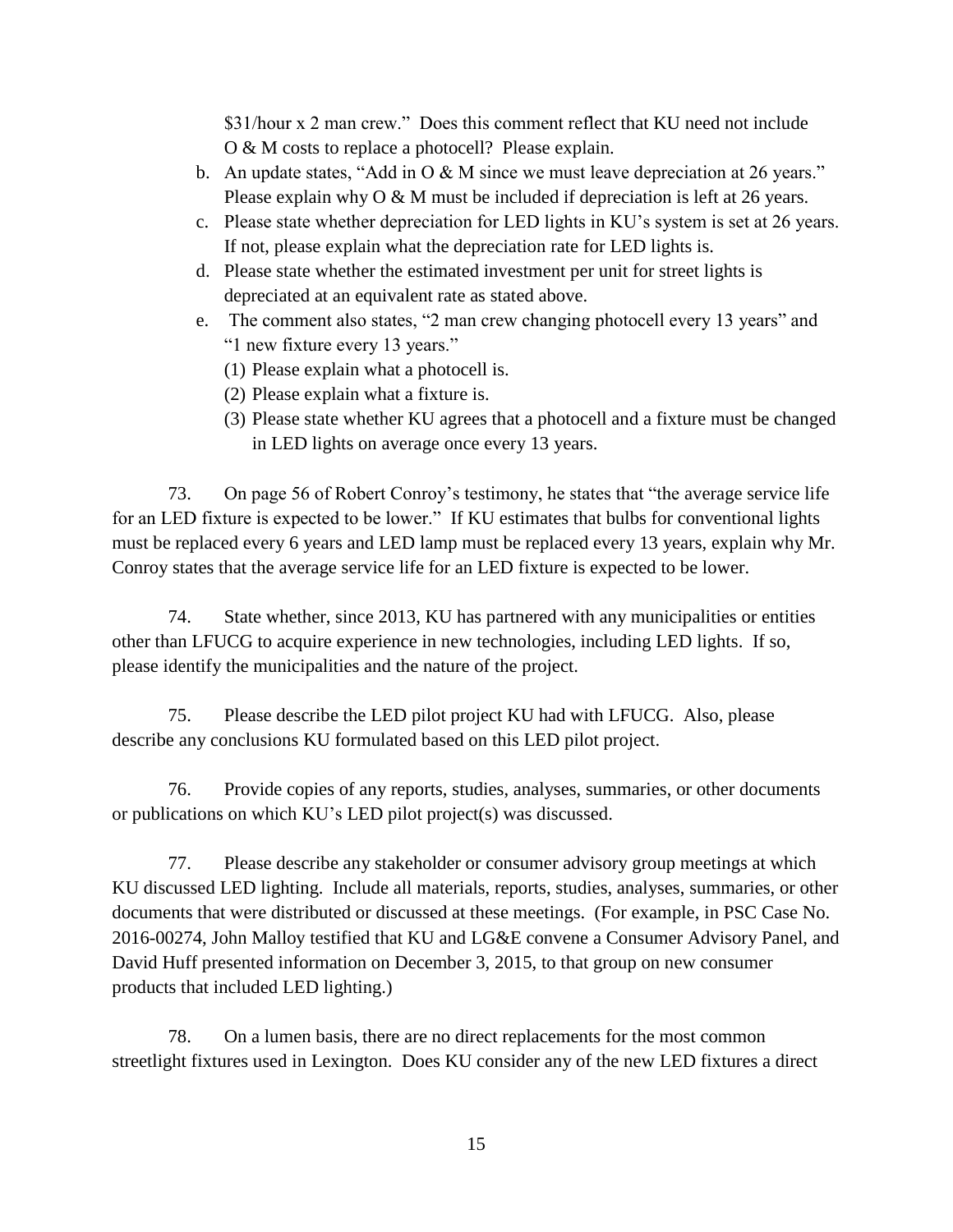replacement for these rate codes in a street lighting application? For each new LED rate, please identify the "conventional" fixture that it would replace.

79. More broadly, please describe the most beneficial way for Lexington to update its street lighting. Consider rate code 471 as an example. Lexington spends more than a half million dollars each year under this rate code which is restricted, meaning that no additional lights will be installed. The proposed rate is 20% higher because of declining volumes and higher costs, yet the impact falls on accumulation of lights already installed. On the surface, Lexington would save money by asking for all 4,000 lumen fixtures to be replaced with the cheaper 5,800 lumen option (0% increase; not restricted service).

80. Please provide supporting documentation for the eight proposed LED rates in a side-by-side life-cycle comparison with their HPS/MH equivalent.

81. Please explain in detail how KU determined the appropriate wattages for its LED street light offerings. Within your response, please state why the KU is not offering an LED Cobra lighting luminaire lower than 80 watts.

82. Does KU own all of the poles in Fayette County for which it supplies electricity for the lighting on said poles?

83. Are any of KU's poles used for both street lighting and any other purpose (e.g., cable attachments, electric distribution, electric transmission)? If so, are all street lights that are on poles that are also used for other purposes billed under a "fixture only" rate code? If not all such lights are billed under a "fixture only" rate code, please provide the following information:

- a. Within each rate code, the number of street-light poles for which LFUCG pays a monthly rate under the LS or RLS rate classifications that serve another purpose.
- b. Within each rate code, the number of street-light poles for which any KU customer within KU's Kentucky jurisdictional operations pays a monthly rate under the LS or RLS rate classifications that serve another purpose.
- c. Within each rate code, the number of street-light poles for which any KU customer within KU's entire system pays a monthly rate under the LS or RLS rate classifications that serve another purpose.
- d. Identify the other purpose or purposes that these poles serve.
- e. Explain how the various cost components of the above-mentioned poles (including installation) are allocated to the customers that benefit from the asset.

84. Please explain whether the revenues received from pole attachments offset expenses. Are the revenues received from pole attachments applied to the poles themselves or are they applied to the revenue requirement generally for KU?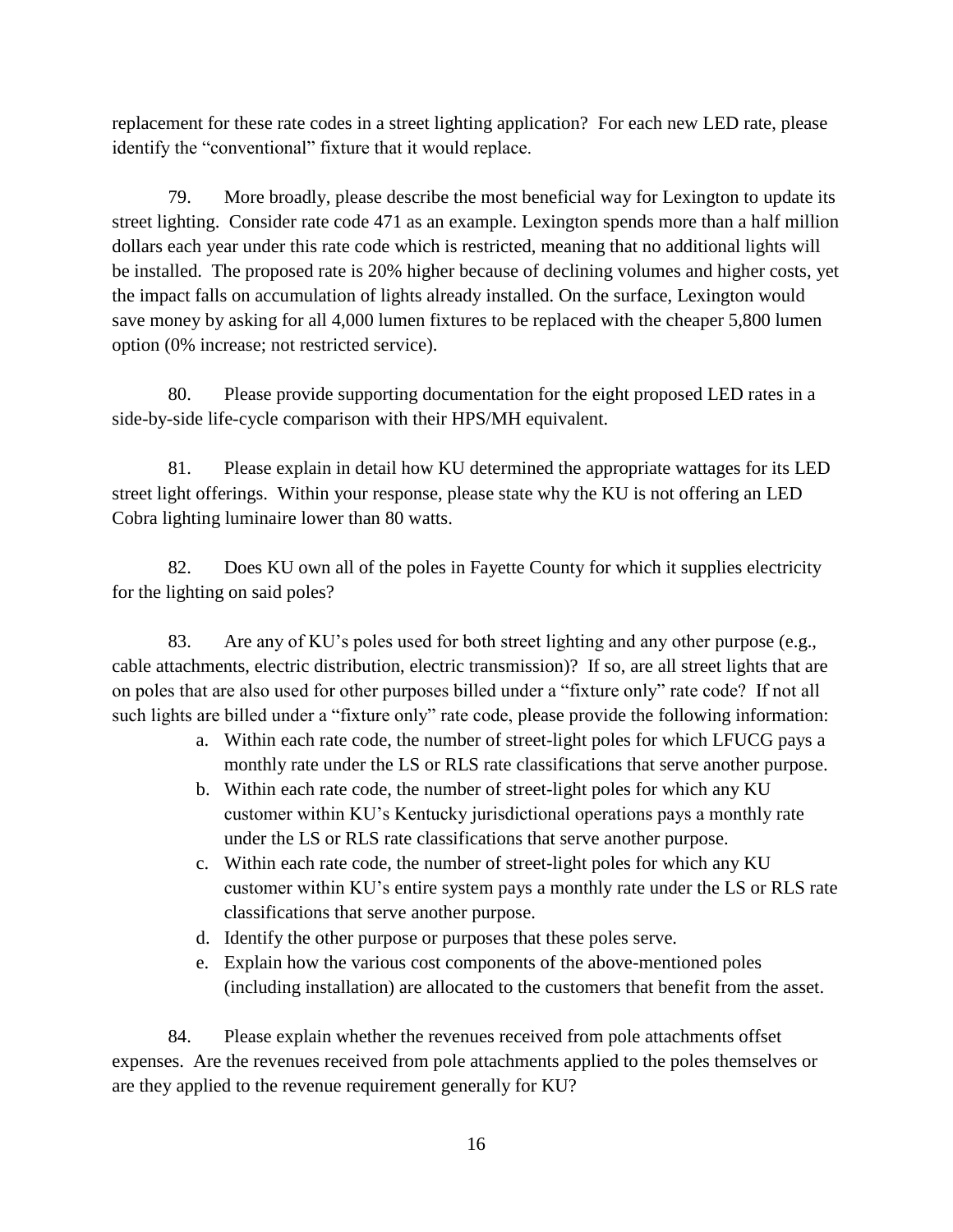85. Does KU derive any rental or other income related to the use of or attachment to utility poles or other fixtures located within the public right-of-way?

- a. If so, please provide a detailed breakdown of the annual rents or other income received from any third parties attributable to these types of properties.
- b. If possible, further provide a breakdown within Fayette County, Kentucky.
- c. Is this income considered revenue by KU; and if so, how is it allocated?

86. Please refer to proposed tariff sheet 40.3. KU is proposing to change the Attachment Agreement term from one year to ten years. Please explain why a ten-year term of service is reasonable.

87. Please refer to proposed tariff sheet 40.15. It states that the Attachment Customer shall bear all costs for removal. Please state whether it is KU's position that the Attachment Customer will be expected to bear all costs for removal if it is KU that demands removal of the Attachment Customer's attachments.

88. Please state whether KU has provided any cost justification for the proposed 3 percent late payment penalty for pole attachment fees, and if so, identify where that information has been provided.

89. Please refer to proposed tariff sheets 40.5 and 40.10, which indicate that KU may waive a written application for pole attachments and wireless facilities. Please state the conditions or circumstances under which KU would consider waiving the need for a written application for pole attachments and wireless facilities.

90. Please refer to proposed tariff sheet 40.11. Please state whether there are costs in joining the National Joint Utilities Notification System, and if so, what those costs are.

91. Please refer to proposed tariff sheet 40.11. Please explain why it is reasonable to require an Attachment Customer to utilize a different web-based system if KU elects to use a system other than the National Joint Utilities Notification System, even if it has not been approved by the Attachment Customer or the Public Service Commission.

- 92. Please refer to proposed tariff sheets 40.16 and 40.17.
	- a. Explain why KU is demanding Attachment Customers to increase substantially their insurance coverages.
	- b. State the number of times in 2014, 2015, and 2016 an Attachment Customer (to KU's knowledge) filed a claim with its insurance company related to a claim associated with a KU pole or affiliated attachment. Include within this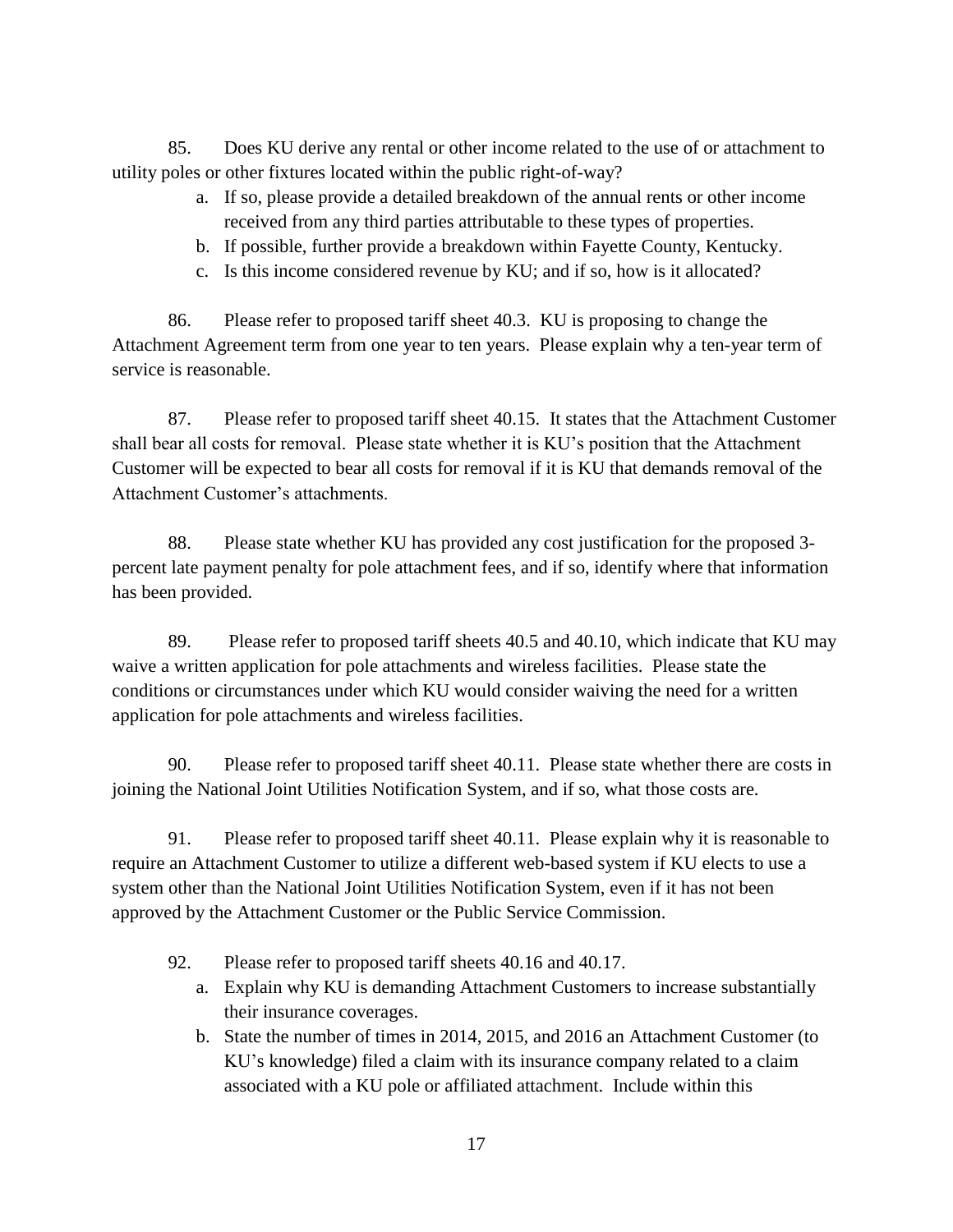information the number of claims that exceeded the minimum limits that are currently required by KU's current tariff.

c. State the number of times in 2014, 2015, and 2016 KU (or its insurance company) filed a claim with an Attachment Customers' insurance company related to a claim associated with a KU pole or affiliated attachment. Include within this information the number of claims that exceeded the minimum limits that are currently required by KU's current tariff.

93. Refer to proposed tariff sheet 40.18. State the number of times over the last three years that KU was financially damaged or injured as a result of the absence of a surety bond by a Cable Television Attachment customer or prospective customer. Please provide a detailed description of how much KU asserts it was damaged and whether it had remedies to recoup these damages.

94. Please confirm that all proposed rates under the PSA rate classification (\$7.25 per year for each wireline pole attachment, \$0.81 per year for each linear foot of duct, and \$84.00 per year for each Wireless Facility) collected from non-LFUCG customers inside Fayette County are subject to KU's franchise agreement with LFUCG.

- 95. How many customers are in Lighting Energy Service?
- 96. Please explain why the rates for Lighting Energy Service were not raised?
- 97. Please provide the number of net metering customers in KU's territory.
- 98. Please provide the number of rooftop solar facilities in KU's territory.
- 99. Please provide the number of electric vehicles in KU's territory.
- 100. How many customers in KU's territory have a wind turbine?

101. Refer to Robert Conroy's testimony at page 20, starting on line 12. Conroy references agreements that have or may be entered into by KU whereby KU provides unmetered service that is billed on calculated consumption based on the kind of equipment being served. Provide each contract for current and future unmetered service.

102. In his testimony, John Malloy mentions the web portal that is associated with the advanced metering system.

> a. Will the web portal provide the ability to group accounts, to avoid individual login requirements?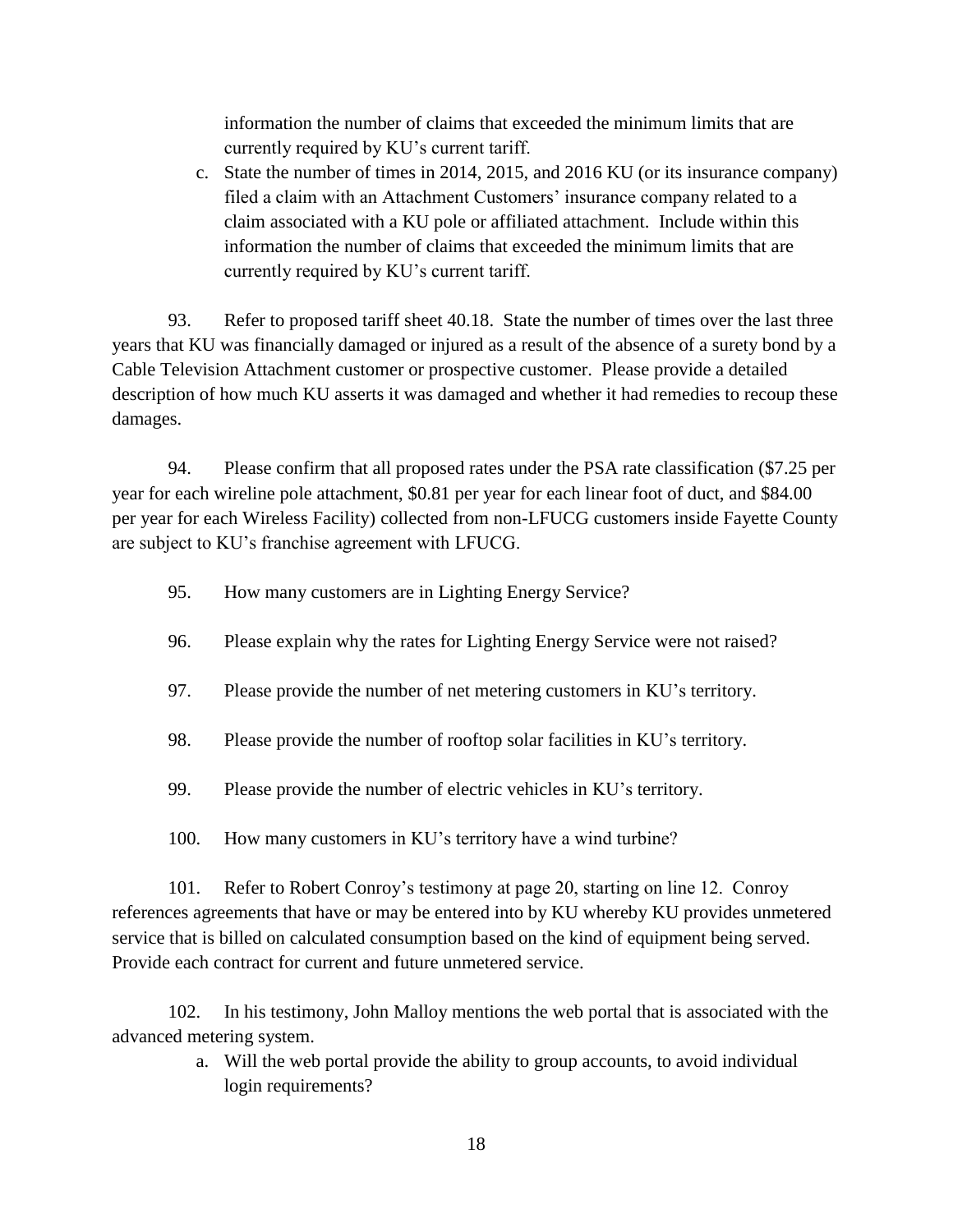- b. Will the web portal allow for batch download of interval data from more than one account at a time?
- c. Will the web portal allow for API integration to automate downloads?

103. Do any of the advanced meters contain output capabilities supplemental to the encrypted communication network used by KU? Please state whether KU is amenable to allowing customers to retrieve data directly from such outputs, to integrate with customer-owned building automation systems.

104. What are KU's current policies, procedures, practices, and/or guidelines pertaining to the trimming and/or removal of street trees (and other trees effecting utility lines) in Fayette County that might potentially interfere with service?

105. Please describe in detail all policies, procedures, and protocol related to electronic data interchange (EDI) billing for major account customers.

106. Please refer to pages 27-28 of William Seelye's testimony. LFUCG's experience with new accounts is that contract capacities are determined by taking a percentage of the total load from a building's electrical load sheet which represents a theoretical, simultaneous maximum including engineering buffer factors. After a few months of operation, the contract capacity is adjusted based on actual load data. Given the use of both minimum demand and demand ratchet charges, the contract capacity clause in section (c) seems superfluous. Please state whether KU amenable to removing the contract capacity clause from PS Rates. If not, please explain.

107. Please refer to page 36 of the testimony of William Seelye, in which he explains why KU is not proposing a 100% demand ratchet for the PS rate classification. Please explain why this same argument is not applicable to the base demand of Large Customer Rates when considering that the base period peak of KU's customers will not occur simultaneously.

108. Please refer to page 41 of the testimony of John Spanos, in which he cites a surge in the installation of customer-owned renewable distributed generation as one reason for increasing the base demand ratchet to 100%. Please identify the applicable jurisdiction within KU's service territory and quantify the capacity of the distributed generation relative to the load provided by KU for that jurisdiction.

109. Please refer to the table below, which shows the monthly unit cost for certain street lighting identified in the Excel workbook named "Att\_KU\_PSC\_1-54\_KULights.xlsx" that was filed in response to Item 54 of the Commission Staff's first request for information. It also